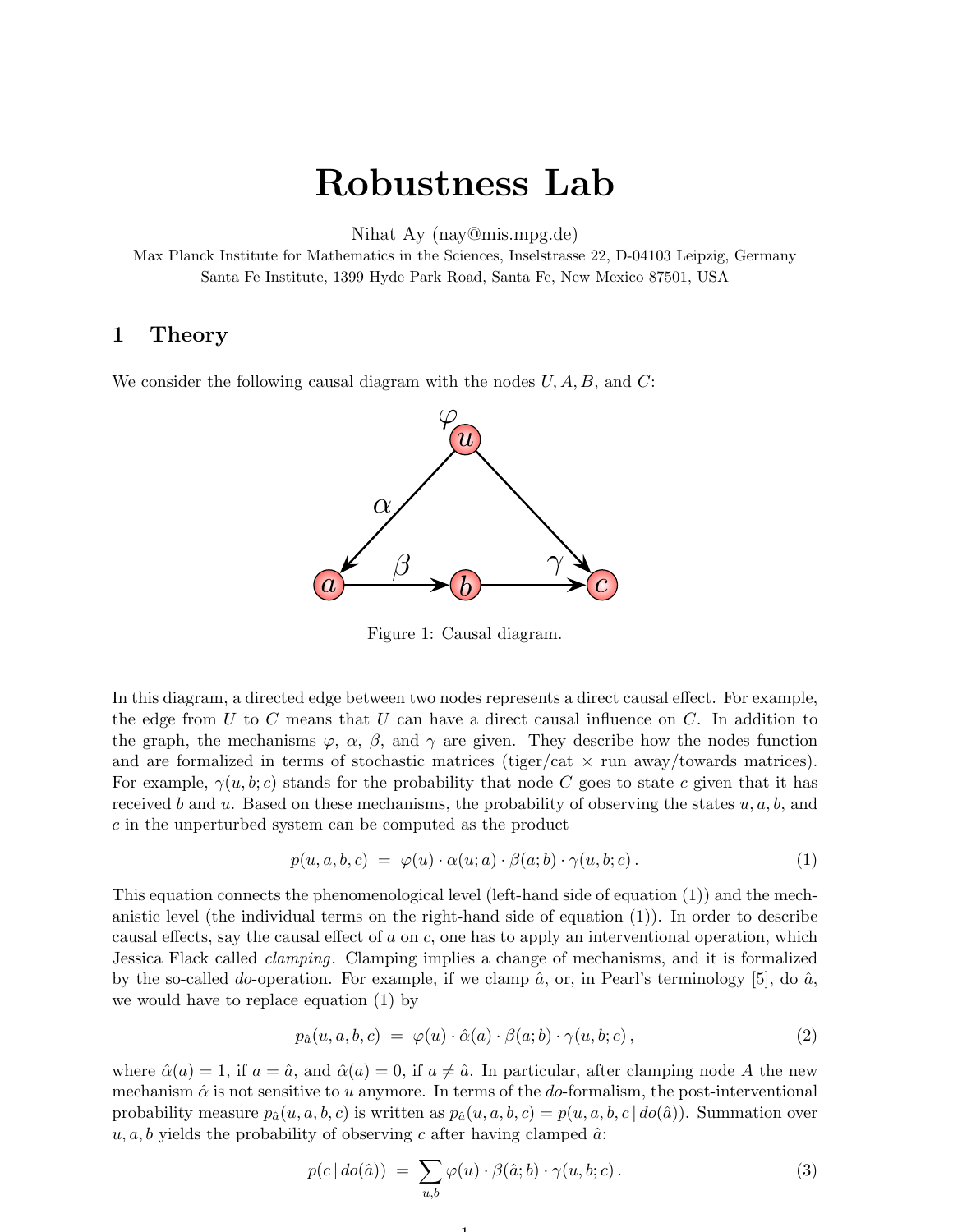We refer to these post-intervational probability measures as causal effect of  $A$  on  $C$  (see Figure 2). The equation (3) provides a formal definition of a causal effect. It can be determined in



Figure 2: Intervention.

various ways, depending on the available experimental operations: If we can experimentally intervene into the system, then the mechanisms will generate the post-interventional probability measure which can be observed (see Figure 2). It turns out that, if we do not have the possibility to intervene into the system, but can observe  $A, B$ , and  $C$ , then we can still determine the causal effect of  $A$  on  $C$ . More precisely, the following formula holds:

$$
p(c | do(a)) = \sum_{b} p(b | a) \sum_{a'} p(a') \cdot p(c | a', b)
$$
 (4)

(For simplicity, the symbol  $\hat{a}$  is replaced by a.) For comleteness, I provide the proof of this equation.

*Proof of (4):* We use formula (3).

$$
p(c | do(a)) = \sum_{u,b} \varphi(u) \cdot \beta(a;b) \cdot \gamma(u,b;c)
$$
  
= 
$$
\sum_{u,b} p(u) \cdot p(b | a) \cdot p(c | u, b)
$$
  
= 
$$
\sum_{u,b} \left( \sum_{a'} p(a') \cdot p(u | a') \right) p(b | a) \cdot p(c | u, b)
$$
  
= 
$$
\sum_{b} p(b | a) \sum_{a'} p(a') \sum_{u} p(u | a') \cdot p(c | u, b)
$$
  
= 
$$
\sum_{b} p(b | a) \sum_{a'} p(a') \sum_{u} p(u | a', b) \cdot p(c | u, b, a')
$$
  
= 
$$
\sum_{b} p(b | a) \sum_{a'} p(a') \cdot p(c | a', b)
$$

 $\Omega$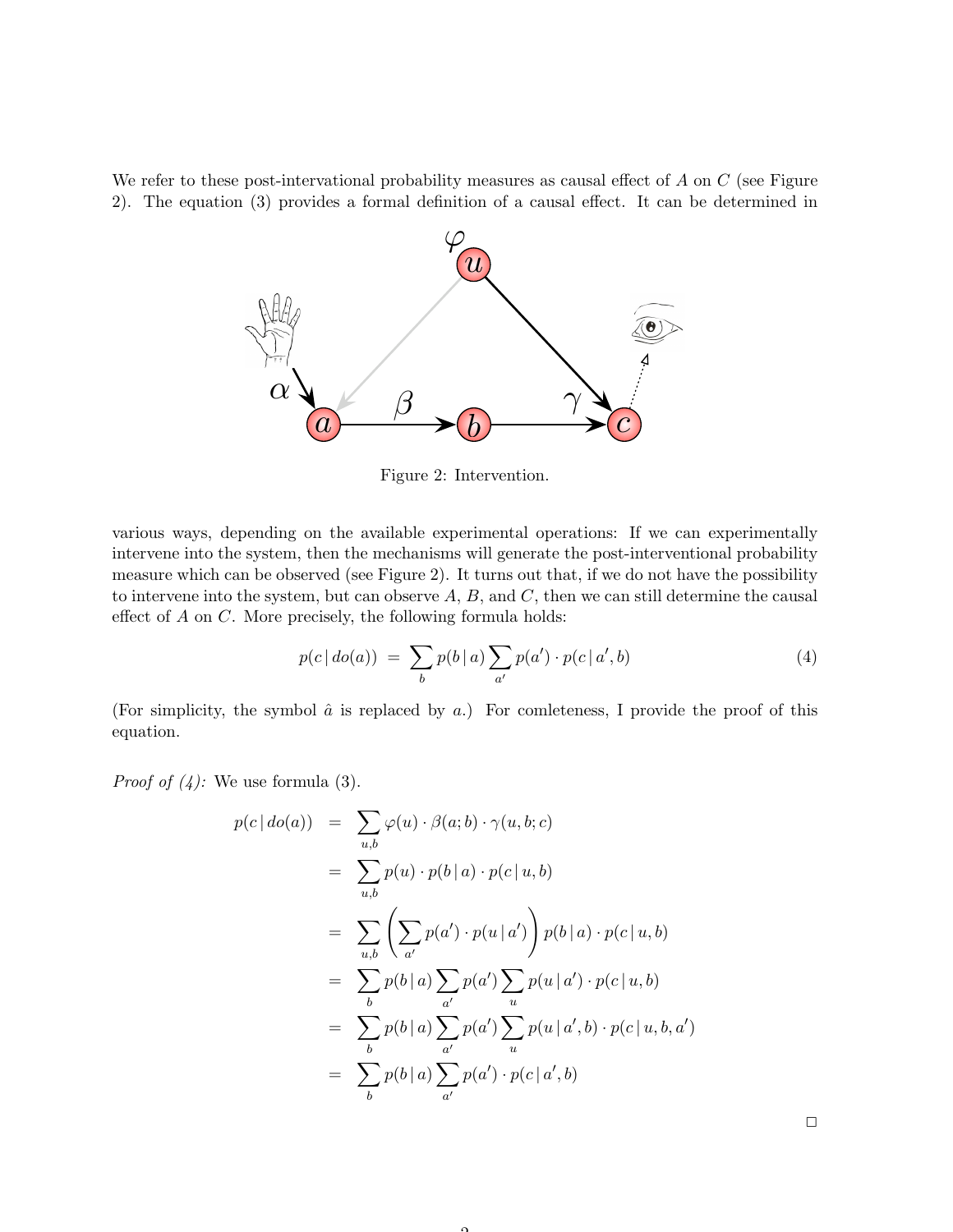## 2 Example

Now we apply the theory to an example. In this example we assume that all nodes are binary with states 0 and 1. The following matrices specify the individual mechanisms:

$$
\varphi = \begin{pmatrix} \frac{1}{2} & \frac{1}{2} \end{pmatrix}, \qquad \alpha = \begin{pmatrix} \frac{2}{3} & \frac{1}{3} \\ \frac{1}{3} & \frac{2}{3} \end{pmatrix}, \qquad \beta = \begin{pmatrix} \frac{2}{3} & \frac{1}{3} \\ \frac{1}{3} & \frac{2}{3} \end{pmatrix}, \qquad \gamma = \begin{pmatrix} \frac{2}{3} & \frac{1}{3} \\ \frac{2}{3} & \frac{1}{3} \\ \frac{1}{3} & \frac{2}{3} \end{pmatrix}
$$

Problem 1: Assume that for some reason you know all these mechanisms. Compute the causal effect of  $A$  on  $C$  using formula  $(3)$ , which is based on mechanisms:

$$
p(C = 0 | do(A = 0)) = ..., p(C = 1 | do(A = 0)) = ..., p(C = 0 | do(A = 1)) = ..., p(C = 1 | do(A = 1)) = ....
$$
 (5)

Problem 2: Assume that you do not know the mechanisms. Instead you have observed a set of samples  $(a, b, c)$  (see the list below) that has been generated by the above mechanisms. Estimate the marginal  $p(a, b, c)$  from these samples and use formula (4) to determine the casual effects  $(5).$ 

|  | 001 011 011 110 110 000 000 110 100 101 |  |  |  |  |
|--|-----------------------------------------|--|--|--|--|
|  | 101 110 011 101 110 100 100 111 001 100 |  |  |  |  |
|  | 000 000 000 000 001 100 100 000 001 111 |  |  |  |  |
|  | 001 001 000 010 011 111 100 111 111 100 |  |  |  |  |
|  | 100 001 001 001 001 100 000 100 110 010 |  |  |  |  |

**Problem 3:** Compute the marginal probability measure  $p(a, b, c)$  using formula (1) and

$$
p(a,b,c) = \sum_{u} p(u,a,b,c) .
$$

More precisely,

$$
p(A = 0, B = 0, C = 0) = \dots, p(A = 1, B = 0, C = 0) = \dots, p(A = 0, B = 1, C = 0) = \dots, p(A = 0, B = 0, C = 1) = \dots, p(A = 1, B = 1, C = 0) = \dots, p(A = 1, B = 0, C = 1) = \dots, p(A = 0, B = 1, C = 1) = \dots, p(A = 1, B = 1, C = 1) = \dots
$$

**Problem 4:** Use the marginal probability measure  $p(a, b, c)$  in order to compute the causal effect of A on C using formula  $(4)$ . Compare this solution with the solution of Problems 1 and 2.

 $\Omega$